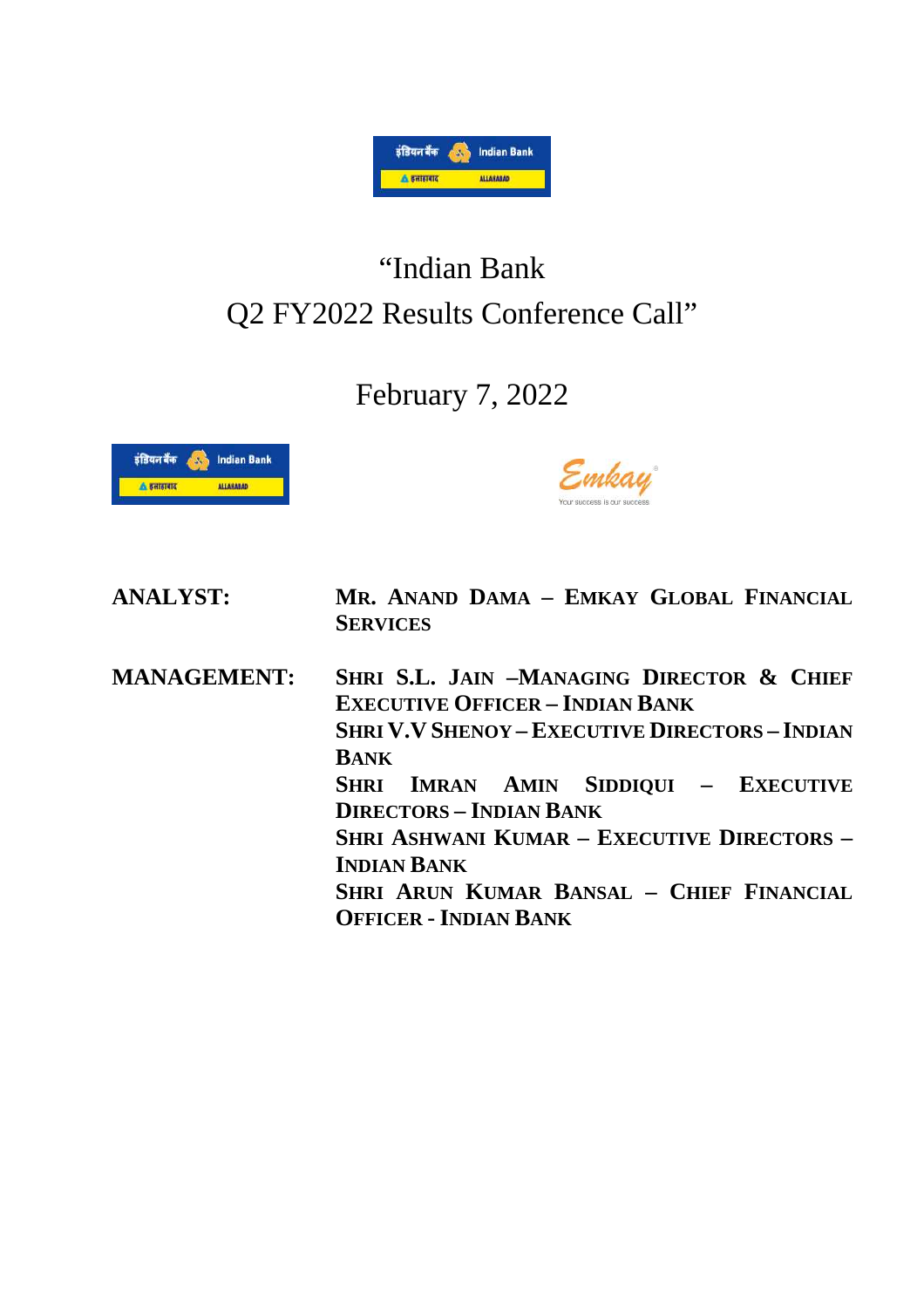**Moderator:** Welcome everyone to Indian Bank Q3 FY22 Earnings Call. We have with us today, Mr. SL Jain, who is the MD and CEO of Indian Bank. Along with him, the top management is also there, including Mr. Shenoy, the Executive Director, Mr.Imran Siddiqui, the Executive Director, Mr. Ashwini Kumar, the Executive Director and Mr Bansal, CFO. First, I would request MD Sir to brief on the key highlights of the third quarter FY22 results and provide the near-long-term outlook on the bank, post which we can have a Q&A session. Over to MD Sir for opening remarks

**Mr. SL Jain:** Good evening and welcome to all analysts and investors in our Q3FY22 Earnings Call. So, first I will give the highlights of the  $3<sup>rd</sup>$  quarter. First is operating profit has grown by 16% on a Y-O-Y basis to Rs 3,288 crore from Rs 2,846 crore. So growth in operating profit. Our net profit has grown by 34% on a Y-O-Y to Rs 694 crore from Rs 514 crore. Our NII, net interest income, has grown by 2% on Y-O-Y to Rs 4,395 crore. As you know, on December 20, there was a Supreme court stay for declaring any account as NPA. Therefore the income was booked in and the provision was made. Sequentially on a Q-O-Q basis our NII has grown by 8% and our cost of deposit has come down, yield on advances has increased, yield on investment has increased, resulting in improvement in our NIM from 2.89% in September to 3.03% in December. Likewise in addition to increasing NII, there's a growth in known interest income by 36% on a Y-O-Y basis. This is supported by growth in fee income by 11%, growth in forex income by 32%. PSLC by 47%, recovery in bad debt by 111% and operating expenses remain more or less flat with the increase of about a 2%. So our operating profit and net profit growth is based on our growth in NII, as well as growth in other income. As far as business is concerned, our business has grown by 6% to Rs 9.63 lakh crore in December as against Rs 9.10 lakh crore in December 2021. On a sequential basis, we have grown by 3%. So, I realize it is 12%. Total deposits have grown by 8%. This 8% growth is on the back of 10% growth in CASA. So our Saving Deposit has grown by 9% and Current by 15%, as a result our CASA ratio has improved by 80 bps to around 41% to around 42%. Likewise our Advances have grown by 3%, from Rs 389,000 crores to Rs 4,00,000 crores on a Y-O-Y basis. But sequentially it has grown by 4% and our RAM sector is growing 11% and share of RAM has reached to 61%. So RAM, Retail is growing by 13%. Housing has grown by 11%, Personal loan by 36%, Jewel loan by 43%, Auto loan by 6%, other retail by 11%. So. Retail is growing at 13%, our agriculture too is growing at the rate of 14%.The agriculture is grown on the back of Jewel loan, which is growing at 24%. Jewel loan NPA is 0.2% or so. And investment credit has grown by 30%, agri-allied by 72% and major is SHGB growing 16% where the NPAs are less. So MSME is growing at 6%. As far as our GNPA, GNPA has come down from 9.56% to 9.13%. That is a reduction of 43 pips on a Q-O-Q basis. And NNPA has come down from 3.26% to 2.72%. That is a 54 pips. Our PCR has improved from 83.3% to 85.49%. So around 200 bps. Our cash recovery was higher at Rs 1096 crore as against Rs 744 crore in December and AUCA recovery is Rs 278 crore against Rs 129 crore of the previous year. So, both sides, there is good progress. Our capital adequacy is 15.47%. Of course, this has come down from 15.88% mainly because of the growth in credit. If you add a profit of nine months, it has increased by one percentage point or more so. So this is the crux as far as growth is concerned. Our digital transactions are increasing, net banking by 25-26%, mobile bank by 25-26% and even 40% in UPI. So, our overall digital transition has increased by 63% to 76%. And our cost to income ratio has again come down to 43% and we are focusing on more and more digitization. We have recently started our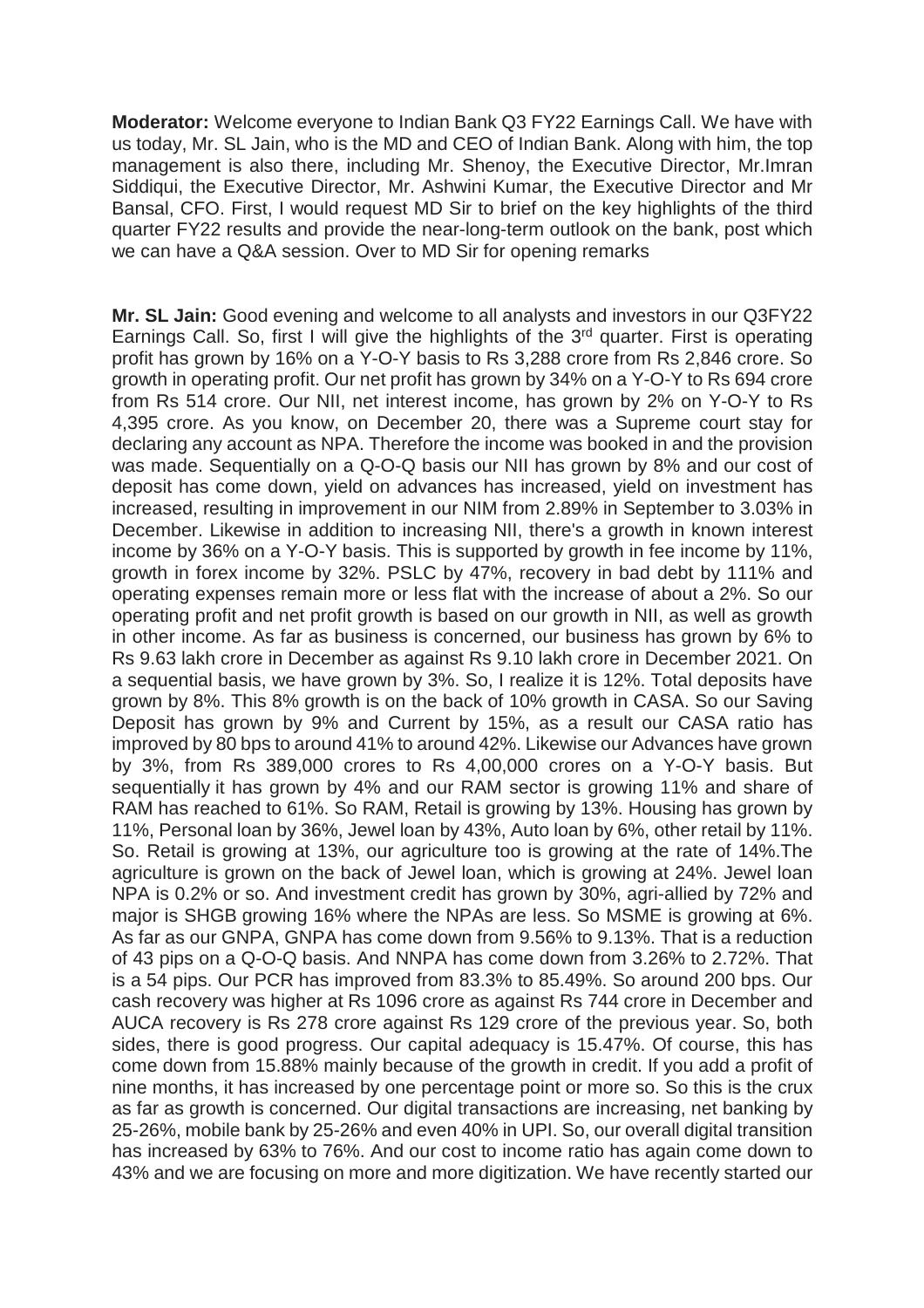tablet banking, we plan to open majority of the account through tablet. It will be easier for us to access the customers. We are also working with BCG as our technology partner for digitization of various journeys, our personal loan, housing loans, auto loans, we'll be working on that. And as far as growth for the full financial year is concerned. We are expecting that we will be in the range of 8% to 10% of the growth. And in the last nine months, we have sanctioned around Rs 48,000 crore proposal of which last quarter is around at Rs 22,000 crore of the proposals and majority of the proposals are in term loan. And so what happens that slowly, slowly, the disbursement will start and we will hear good growth in that, in the current quarter and time to come. So these are my initial remarks now. We are open to Q&A

**Moderator:** Before we start, I think people will have questions around, what's a broad outlook on growth because that has been relatively weaker when we compare it with the other banks. I agree that basically there is a corporate drag, but your comments on that would be welcome.

**Mr. SL Jain:** So, I told you we will, in the year as a whole, we will grow between 8 to 10%. Of course, you are seeing that it is a 3% growth on a Y-O-Y basis. But you see that growth of Indian Bank in the last year, December '20 to March '21 vis-a-vis this quarter. So there's a good growth here. And we are hopeful that we'll be achieving this number. This is based on the corporate sanctions we are having in hand the way we are growing in the retail sector and agriculture, 13-14%... both are moving so...

**Moderator:** Sure. But if you look at your 10% growth, it's like, you know, you are talking about almost 7 to 8%,kind of a quarter on quarter growth. That looks very high. Is that the right number that we will be looking at?

**Mr. SL Jain:** You see, last quarter, in corporate credit, we have grown in Rs 3000 crores and you see, in bond also, in investment also around Rs 2,000-3,000 crore growth. So considering the proposals in hand and the sanctions we are doing, we are hopeful that we will be able to achieve 8 to 10%.

**Moderator:** Now, I think we can start the Q&A session, Sir. Mr. Ajmera, I think you were first in the line. You can ask the question.

**Mr. Ajmera:** Congratulations to you for a very good set of numbers. The bank is really doing well in the last two to three quarters, especially this quarter has been very, very good on all the fronts. But yes, as Anand said about, there is a little concern about the credit growth side. So, you've broadly said that it is 8 to 10%, but again, and when we have that this pipeline, you see, generally, the, the proposals which are coming are from Infra, NBFC, Metal and Food Processing etc. Can we know that in your bank ?? kind of in other industries, you are seeing green shoots and, how are you going to match these higher credit only in this current quarter from January to March? And are you open in NBFCs A rated + for onwards lending, co-lending, what is the roadmap for that? So my first question is basically on the little more in detail minutely, on the credit side, for the growth of the bank.

**Mr. SL Jain:** So, we are getting proposals from all sectors, road, projects or textile or cement or petrochemical or steel. So all of these sectors, we are getting proposals. So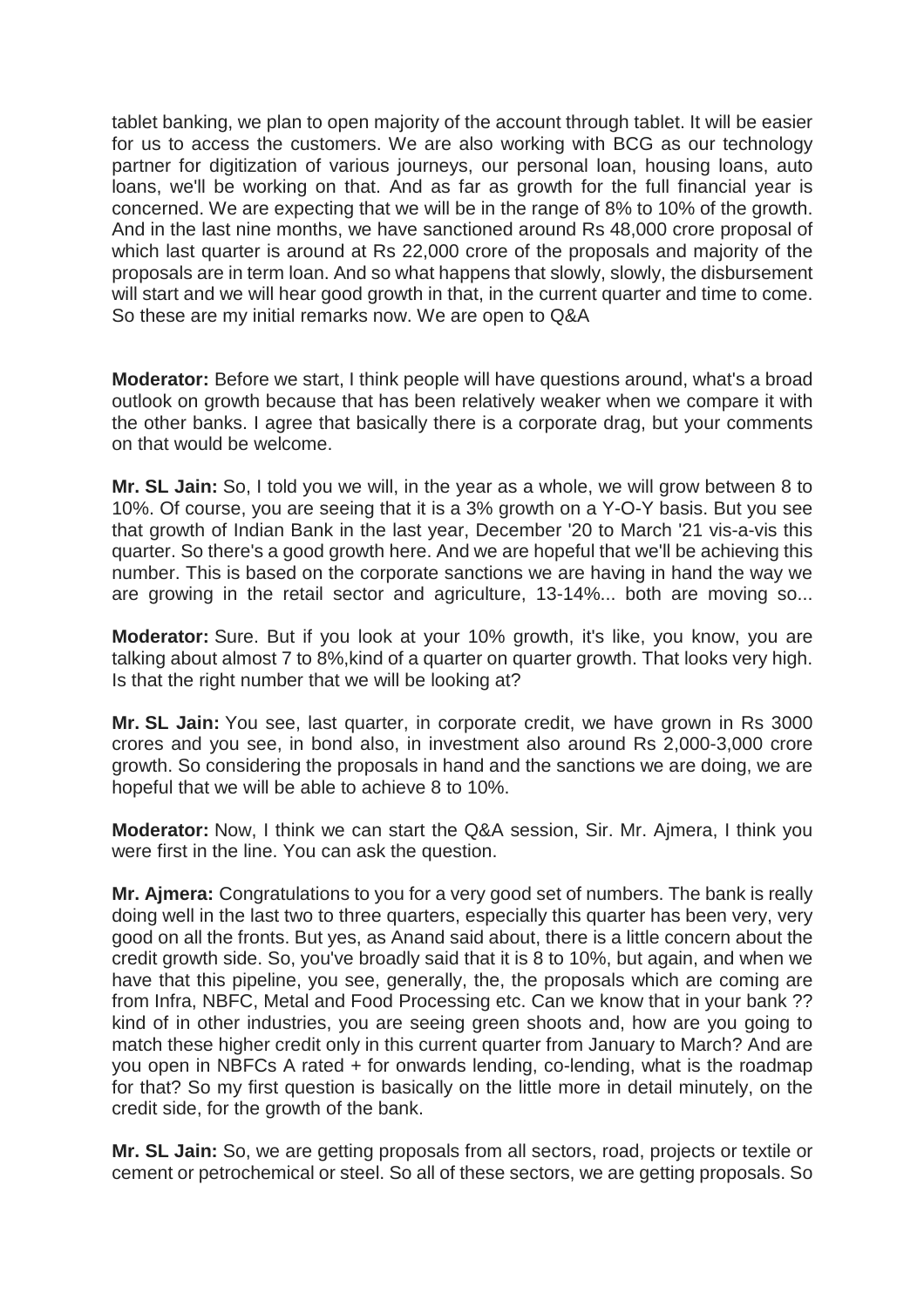in addition to that, you talked about the colending, we have had an agreement with the seven companies. So we have started disbursing our credit to colending as well. So we are growing in all and all sectors of proposals are there and we are open for everything.

**Mr. Ajmera:** Okay. Having received your answer on that, we are seeing the pressure on the Treasury Income everywhere. I mean, whether you take it, the Treasury Interest, of course, Interest Rate is going up a little bit. It will be offset by the interest on the investment book, but, uh, the profitability is going down because of the hardening of the interest rates. So to preserve your profit or to grow your profit, are you totally looking at the credit side or even the non-credit, income, like, a recovery from the written off accounts, uh, on the fee front? So, say for example, I mean, how much the operating kind of operating profit, we are expecting, during this quarter or for the full year.

**Mr. SL Jain:** As far as treasury yields are concerned, they are hardening. So, this is basically a balance between your interest income on trading profit, right? So you see in a Q-O-Q basis, Rs 500-odd crore of the trading profit we had in September is against Rs 200, but we have done in 3Q, we have rejigged our churn over another portfolios in investments. So, but we were having around a Rs 22,000 crore Treasury Bill outstanding. Because we were hoping that, interest yield will harden. So recently we have shifted some of these outstanding into SDM and AFS books. And basically these are high earning. So if I see my contribution of treasury of third quarter vis-a-vis second quarter, we are more or less at par, so going forward also, we were having the interest income, more of interest income from the treasury. So with that, we'll take care of any, any MTM losses.

Mr Ajmera: My last question is on the recovery front. Number one is that the national assets reconstruction company NARCL now has already become fully operational. In this quarter they will take some accounts. So out of Rs 50,000 crore in the first trench, how much is yours? And on the NCLT front, how much are already approved recovery cases and what is there in the pipeline which we can see in this quarter and in the coming quarter from the NCLT and some of the OTS and non-NCLT recovery track, if you can give us, Sir?

**Mr. SL Jain:** What happens, initially, 34 accounts have been identified to be transferred to any NARCL and in the first phase eight accounts around Rs 1900 crores have been transferred to NARCL. What happened, three accounts the resolution has come. So now the five accounts amounting to Rs 1,200 crores will be transferred to NARCL. And the second tranche around nine accounts of Rs 1300 crores will be transferred. So in all, 34 accounts have been identified amounting to Rs 5,500 crore to be transferred to NARCL. And as per NCLT, NCLT is concerned, last time we had a recovery of Rs 229 crores in the last quarter. So we are hopeful that this quarter also we will be getting more recovery than this.

**Mr Ajmera:** Thank you for giving me this opportunity Anand.

**Mr SL Jain:** Thank you as well.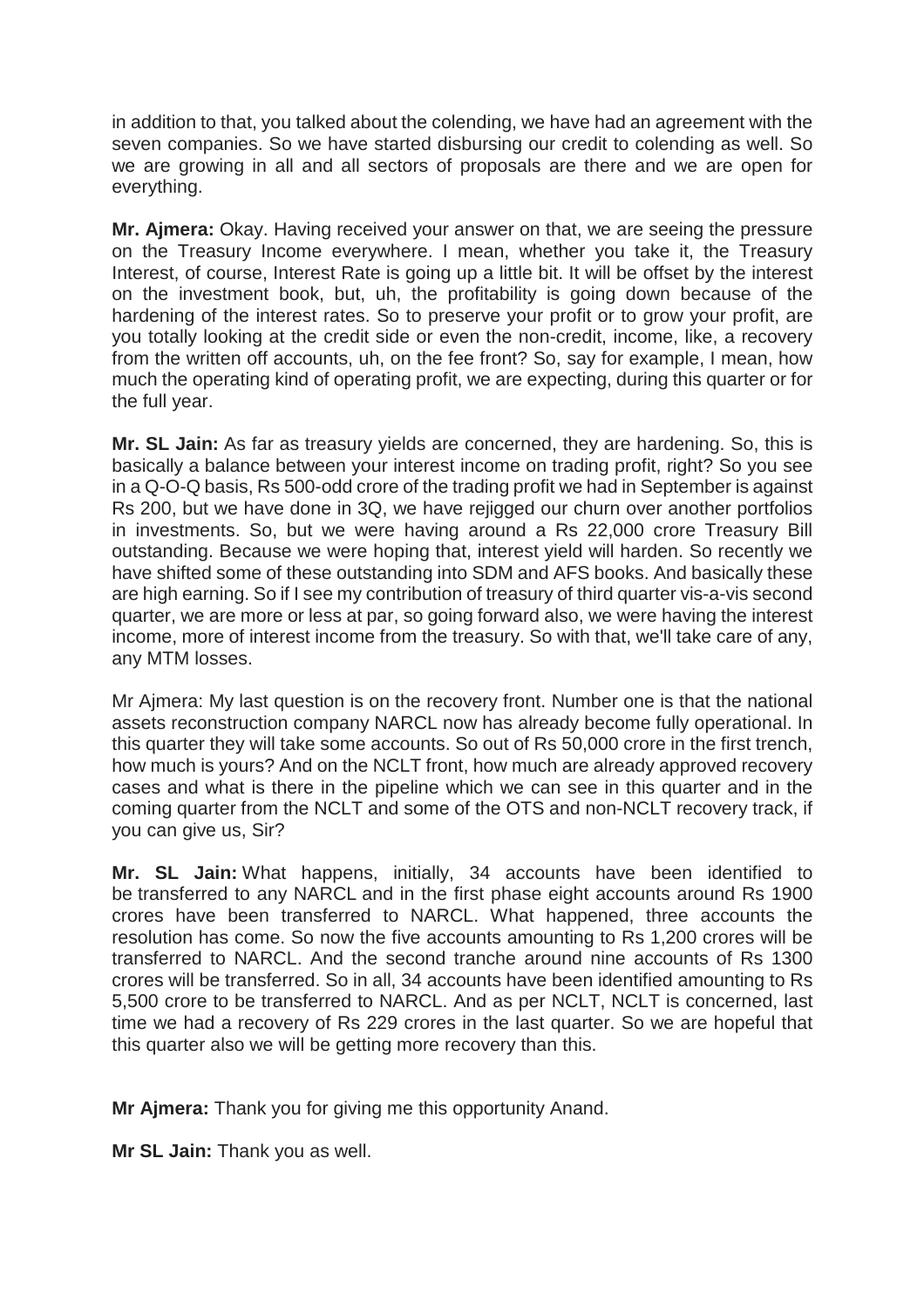**Moderator:** Thank you, Mr. Ajmera. Next question we have is from Mona Khetan. Mona, please go ahead.

**Mona Khetan**: Yeah. Hi sir. Good evening. So my first question is on the restructured book. So of this Rs 20,000 crore of restructured book, how much you would have completed their moratorium period, if you could give some sense. And what sort of slippages do you expect over the medium term from this book?

**Mr SL Jain:** In Rs 20,000 crore, Rs 8,000 crore is Retail, around Rs 8,000 is MSME, Rs 3000 crore in Corporate and Rs 1000 crore in Agri. So a little bit stress is seen in only the MSME sector. So of course we are, we are going through ECLGS limits and all, but so far, so far around 3% of the restructured pool has slipped. So we are not having undue worry on account of this at the time.

**Mona Khetan:** Okay. Of this Rs 20,000 crore, how much would have, say, completed moratorium so far?

**Mr. SL Jain:** So, basically Covid 1 & 2 - maximum 24 months moratorium time we have given to these accounts. But we are not monitoring that way, but we are monitoring based on the SMA 0 and 1.

**Mona Khetan:** Okay. So despite the moratorium across these accounts, they're still slipping.

**Mr. SL Jain:** Yeah. Some of them accounts where the moratorium period is over or the interest recovery is not happening will slip.

**Mona Khetan:** Okay. Sure. And, secondly, on this ?? slippage were about Rs 955 crore this quarter. So if you could give some color as to where it came from?

**Mr SL Jain:** So out of Rs 956 crore, two accounts of around Rs 400-385 crore or so is basically the two accounts which were NPA in the previous year, but because of that court order, that they are classified under the standard assets. So which we were disclosing all along in our quarterly results for the two RKM Powergen and Delhi Airport Metro, Since the stay has been vacated, they didn't classify it. One account of the Chhattisgarh government we are expecting to go to recovery very soon. It will come. And fourth account is basically road project from NHAI where the termination payment will be receiving from NHAI.

**Mona Khetan:** And what sort of provisions do we hold against Srei Infra as of now? it was about 50% last quarter

**Mr SL Jain:** Srei we have hundred percent provision.

**Mona Khetan:** Okay. Okay.

**Mr SL Jain:** This quarter we have fully provided this

**Mona Khetan:** Okay. Okay.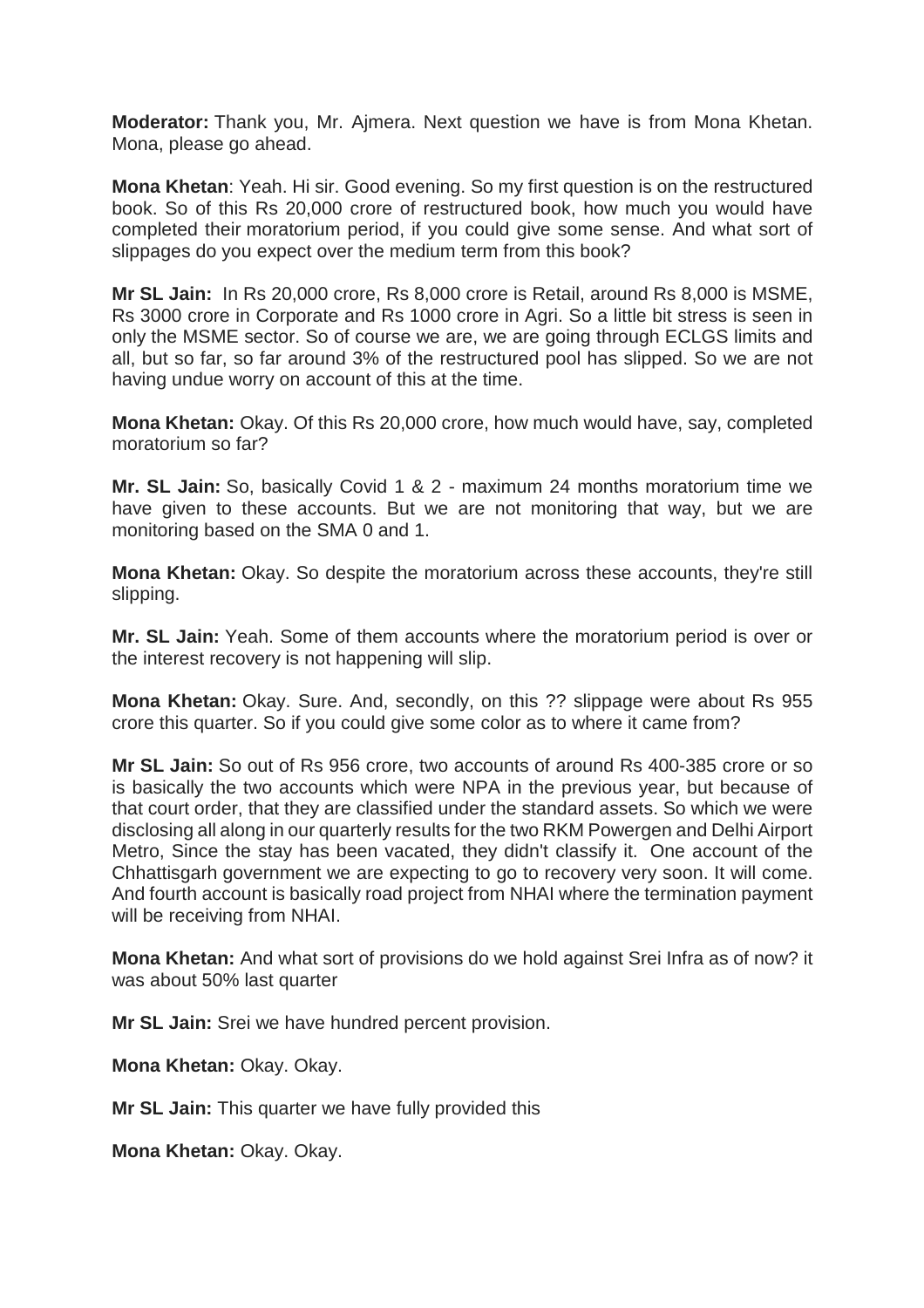**Mona Khetan:** And any exposure we have to the large retail chain?

**Mr SL Jain:** Large retail, we are having some exposure.

**Moha Khetan:** Okay. If you could share the quantum.

**Mr SL Jain:** It may be around Rs 900 crores. But we are having there provisions against also.

**Moha Khetan:** Okay. Okay. And how much have you provided against it?

**Mr SL Jain:** Around 15% or so as per the RBI guidelines.

**Moha Khetan:** . Sure. And just finally on the tax rates, so what sort of tax rates can we expect going forward? Because I think the guidance was around because of the accumulated losses that we continue to see reversals, uh, but this time, uh, I think it was some foreign branch related the expense. So what, what, what sort of tax rate can we expect or texted?

**Mr SL Jain:** Tax rate has continued to remain the same with possibilities. We have provided for certain liabilities. There is no cashout going account for these. These are the liabilities which are disputed, so we thought, let us provide for them.

**Mona Khetan:** Okay. So, once again, from next quarter, should we continue to see tax reversals on account of that?

**Mr SL Jain:** Yeah, right. This, quarter, bascially we have made a full provision of an a/c and so you don't get benefit on those provisions unless you write off.

**Mona Khetan** Okay. All right. Got it. Thank you.

**Moderator:** Thank you, Mona. Next question we have from Deepak, please. Go ahead.

**Deepak:** Yeah, thank you very much for the opportunity. So I just wanted to understand like in the previous call as well, we have spoken about the credit cost of about 2% this year. And, but already at nine months we are at about 2.6%. So how do you see the outlook? Are we revising the credit cost guidance?

**Mr SL Jain:** See, what is our credit cost? Our credit cost is around at 2.33% right? So if you exclude the one biggest account where we are made at a hundred percent provisions, and these two accounts where we were already having this provision in lying in the range that we had indicated. So if you net up these two items, it is around 1.6% of 1.65%. So barring these two, we are well within that.

**Deepak:** Okay. Now, since you mentioned that one of this large account you have fully provided, so going forward from fourth quarter, do we expect this credit cost to normalize?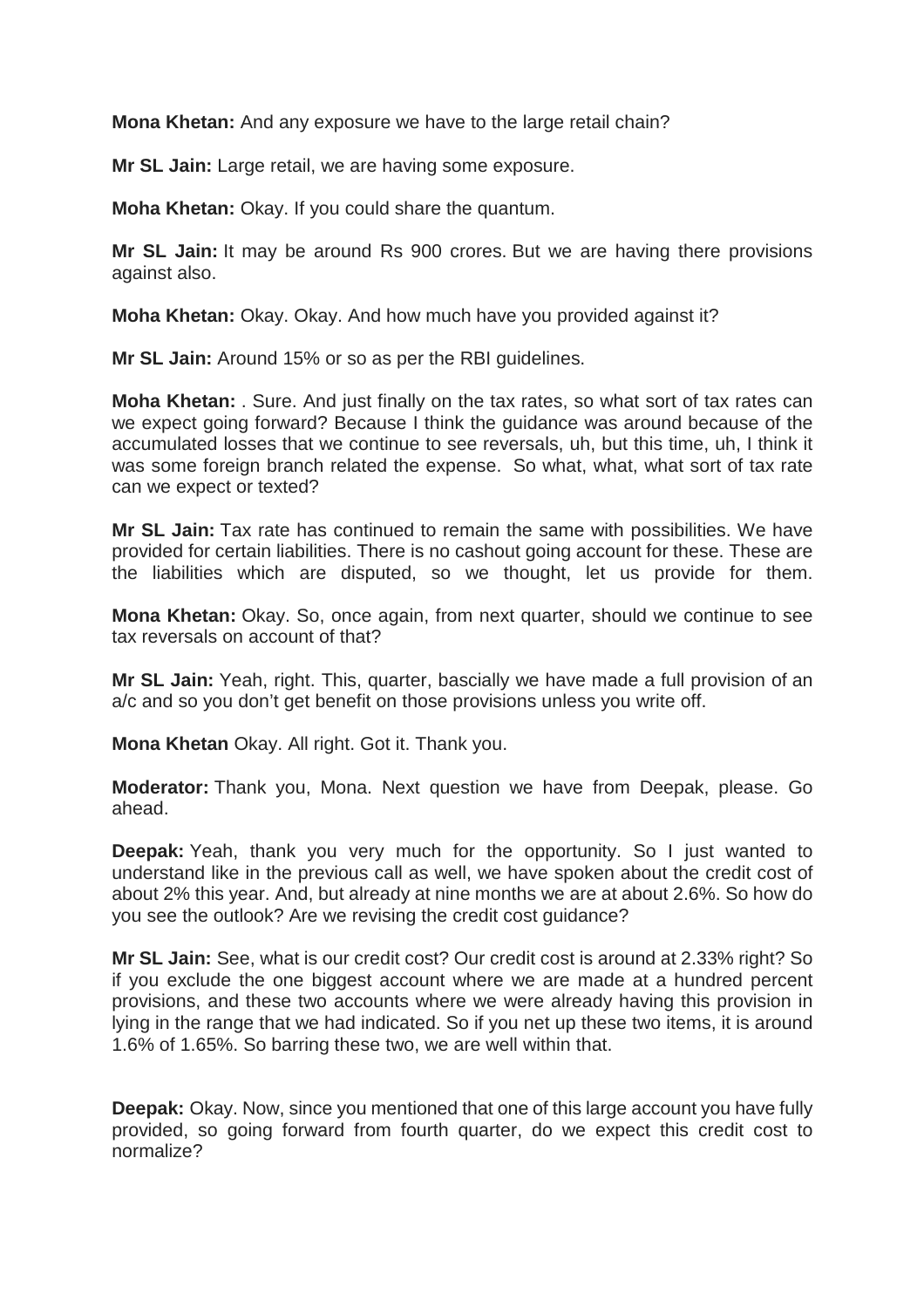**Mr SL Jain:** Yes.

**Deepak:** Normalize means what? Less than 2%, 1.5%?

**Mr SL Jain:** It is very difficult to put numbers, but you say what 2.33% is worth cost. And if you exclude this number, it's 1.65% and we are not having much of SME one and SME two, so credit cost should come down.

**Deepak:** Yeah. And that's it from my side. Thank you.

**Moderator:** Thank you, Deepak. Next question we have from Gaurav. Gaurav, please go ahead.

**Gaurav:** So, what I was asking is, there are three categories of restructured accounts or OTR 1, OTR2 and MSME related restructuring put together it is around Rs 25,600 crore. Sir net of overlap between these three categories--.

**Mr SL Jain:** Yeah, yeah you see, it is Rs 25,000 crore what you have done is you have added COVID 1, COVID 2 and MSME. But in MSME, majority of the accounts we have restructured are already under stress.

**Gaurav:** Air India. Do we have exposure to air India? And if yes, what is it status? Is it part of your SMA air India?

**Mr SL Jain:** Air India we have the exposure of about Rs 225 crore which is fully repaid.

**Gaurav:** Okay. It's only Rs 225 crore.

**Mr SL Jain:** Yeah. amount is already covered,

**Gaurav:** And Sir Future Group?

**Mr SL Jain:** Future Group, exposure of Rs 900 crore we are having. And we are having 15% provision.

**Moderator:** Okay Thank you, Gaurav. Next question is from Rishikesh, please go ahead.

**Rishikesh:** Okay, Sir. My first question is that I need to know like how much your carry forward losses are yet to be reversed.

**Mr SL Jain:** So carry forward losses are still there and we will review our position on 31st, March '22. So it will be available for next quarter as well.

**Rishikesh:** Okay. Okay. And so what loan book growth we are expecting for next year?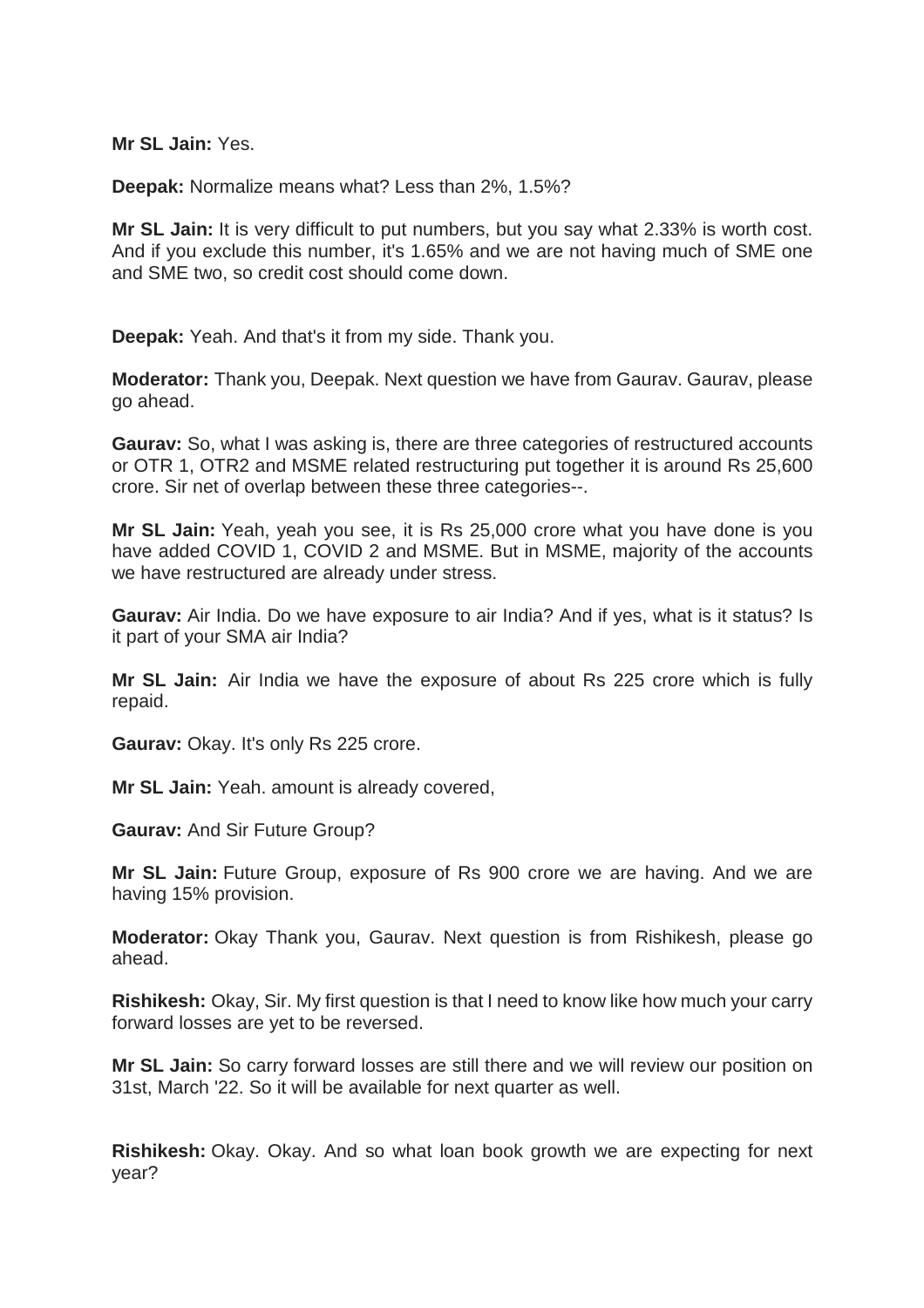**Mr SL Jain:** I told you that we will be expecting an 8 to 10% loan book growth in the current financial year and next year, similar trends will continue.

**Rishikesh:** Okay. Sure. And some fair to say, you know, our credit cost should be like much below 2% for FY23?

**Mr SL Jain:** Yes, Sir.

**Rishikesh:** Thank you, sir.

**Moderator:** Next question. We have Mr. Sushil. Yeah, please go ahead, sir.

**Sushil:** Congratulation, Jain Saab for the stable numbers. I have one or two questions on outlook. Uh, one is post this NARCL movement, how do you see the gross NPA and net NPA numbers resume.

**Mr SL Jain:** Our gross NPA has come down from 9.5% to 9.1 right? And we are not seeing much of a problem in Corporate book and our major part is covered by Jewel Loan. Likewise in the retail also there's no much worry. So our gross NPA should continuously come down, which I think I see.

**Sushil:** How much bad asset are we transferring to the new asset ARC?

**Mr SL Jain:** We are transferring Rs 1,200 bad asset in phase one and in phase two again, Rs 1,300 crores. What you see this really keep on going, because we have identified Rs 5,500 crores.

**Sushil:** Okay. Now on digitalization and human resource, what kind of initiatives have you taken which should benefit the immense talent of South India specifically??

**Mr SL Jain:** That's right, Sir. So what we have done in digitization in liability side, we already launched our tablet banking and accounts started opening. So presently, we are opening savings bank account shortly, we will open a current account. So this is one part. In a lending site, we are three, four things we have done we have a business intelligence unit. So based on account behaviour, we are generating leads on daily basis in which this leads we are giving to our field team. So this is one aspect we are doing. And based on that, we are, we are capturing these retail accounts, even MSME account. And even the Agri accounts as well. That's one part, second part is our digitizations. We want to do number of journeys on digital. So that is why we came out with RFP and selected BCG as partner. And now our team is working, working from last 15-20 days and we hope that in the first quarter or end of the first quarter, we'll come out with the various products and these all journeys we plan to come out in mobile, Of course, digitization though our numbers are increasing it will further increase with these two initiatives. Liability side will be taken care via tablet. And the lending side will be taken by these journeys. So we hope that there is significant growth after June.

**Sushil:** How much books have we created in colending so far?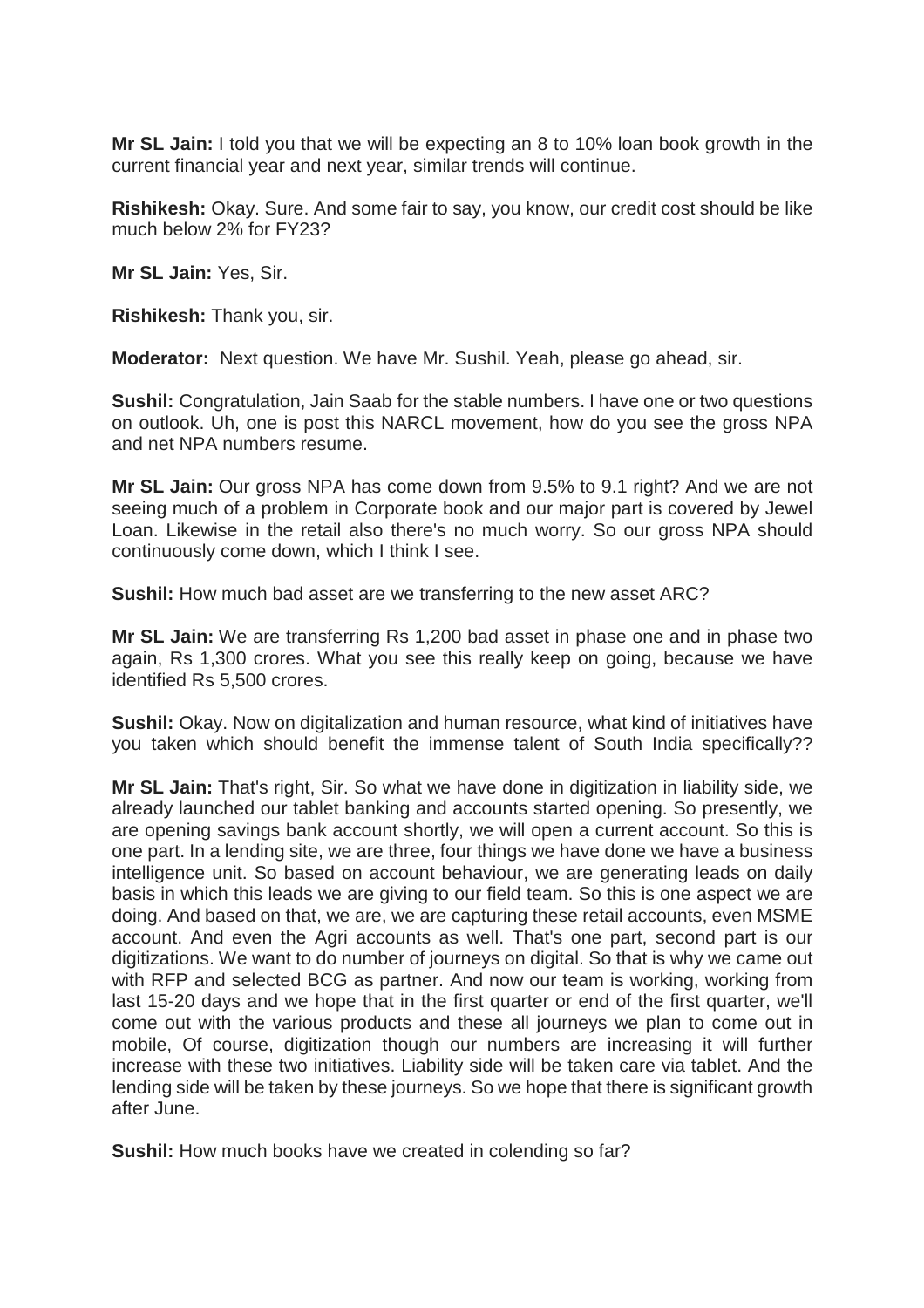**Mr SL Jain:** Not much, we have sanctioned around Rs 500 crore of the loan and the disbursement so far is Rs 350 crores.

**Sushil:** This would be more of Housing and Gold Loans or---

**Mr SL Jain:** Mostly Housing loans. And now we have signed with the seven companies. So this has started picking up.

**Sushil:** Okay. What would you be forecasting over a period of time? What kind of you be numbers you plan to achieve through co-lending?

**Mr SL Jain:** So we have signed with the same seven companies that we are open for other companies, as well, slowly, slowly. So we will be growing this. Momentum has just started. So we have to understand slowly, slowly. Maybe, maybe by the end of this quarter, we'll be able to tell you how we will grow.

**Sushil:** Sir if I have to see CASA number of Indian bank with a one or two year outlook, where would you stand in percentage - 42-43% or more? Where would you figure it out? Where would stand in percentage 42-43% or more?

**Mr SL Jain:** Okay. So you see, in the one year we have moved from 41 to 42%, and that is why we came out with a digital product. So we want to grow it from 42 to 44- 45% in 1 - 1/5 years time. We want to grow slowly, may be 2% in the year.

**Sushil:** In your part of Southern India, auto ancillaries and textile and related businesses like forging and others are doing well, are we seeing any traction from the industry, which are predominantly coming from Tamil, Nadu and adjoining.

**Mr SL Jain:** Yes, we are getting proposals from all companies be it textile in Tirupur and all. We are getting steel, cement proposals. We are getting proposals from this part and other parts as well.

**Sushil:** Thank you Sir, I will connect back to you Sir.

**Mr SL Jain:** And you see, we have sanctioned over Rs 44,000 crores.

**Sushil:** So you will have unallied credit of how much?

**Mr SL Jain:** Out of this recently sanctioned around for Rs 46,000 crores, we have Rs 16,000 crores disbursed. Huge amount is lying undisbursed. In addition to that working capital utilization is around 70% or so there also is a scope.

**Sushil:** So you are expecting a double digit growth by March based on the current---

**Mr SL Jain:** We are expecting 8 to 10%.

**Sushil:** That is on an annualized basis? .

**Mr SL Jain:** On Y-O-Y basis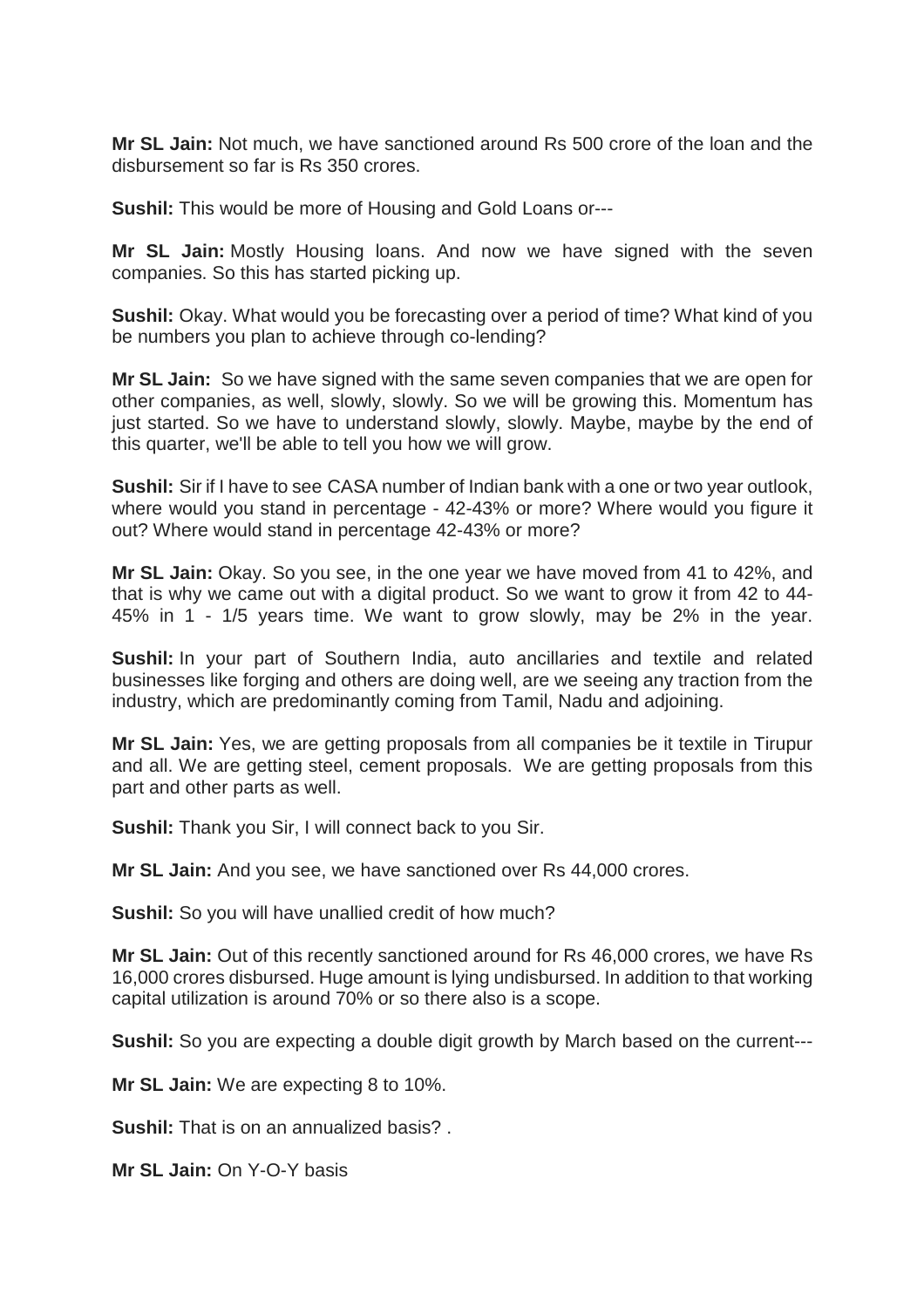**Sushil:** On quarter on quarter?

**Mr SL Jain:** Quarter on quarter we are at 3%. So naturally we'll be growing more in this quarter, so that way the percentage will be higher.

**Sushil:** Okay. Thank you. So then all the best.

**Moderator:** Thank you. Next question we have again from Gaurav. Gaurav, please unmute yourself and ask your question.

**Gaurav:** Yeah, thank you for the opportunity. again, Sir. I wanted to re-clarify the restructured numbers. So MSME restructured is around Rs 3,200 crores, right? And OTR one is a Rs 4,500 crores and then OTR two is Rs 15,800 crores. Sir, if you could please, you know, in absolute terms, clarify what is the net restructure number, you know, and what is the overlap with the MSME restructure number?

**Mr SL Jain:** I told you the MSME restructuring is close to Rs 8,000 crores, right? Also, in the slide there are Rs 6800 crores + Rs 1300 crores. That works out to be Rs 8100 crores. And as far as overlapping is concerned, major part of our MSME restructured pool in earlier guidelines is a part of COVID one or two restructured book.

**Gaurav:** Okay. So MSME restructuring is Rs 8,000 crores or Rs 5,200 crores? In your filing. it is Rs 5,284 crores.

**Mr SL Jain:** Yeah, yeah. This is basically a restructuring disclosure as per the guidelines. Point is Rs 5,000 crores of restructuring we have done. So this is based on those guidelines, but out of this 5,000 majority will be part of the COVID 2 pool

**Gaurav:** But Sir, you said Rs 8,000 crore, where is that?

**Mr SL Jain:** So, and this 8000 includes 5000 major part of it

**Gaurav:** But Sir I'm not, what am I not getting is this Rs 8,000 crore number from, you know, because OTR one is Rs 4,500 crore project, OTR two is Rs 15,800 crore. And then, the number which I just mentioned MSME restructuring. It is around Rs 5,200 crores. So I am not, you know--

**Mr SL Jain:** Just a minute, there's a number of accountings, there is amount, right? So MSME restructuring at COVID one is Rs 1,313 crores, and MSME restructuring COVID to Rs 6,800 crores. So, Rs 1300 crores + Rs 6800 crores is Rs 8100 crores

**Gaurav:** Rs 7,300 crores

**Mr SL Jain:** Rs 8100 crores, Sir, Rs 6,800 crores + Rs 1300 crores.

**Gaurav:** Okay. So you are saying the Rs 8,100 crores includes Rs 51---,

**Mr SL Jain:** Right, you are.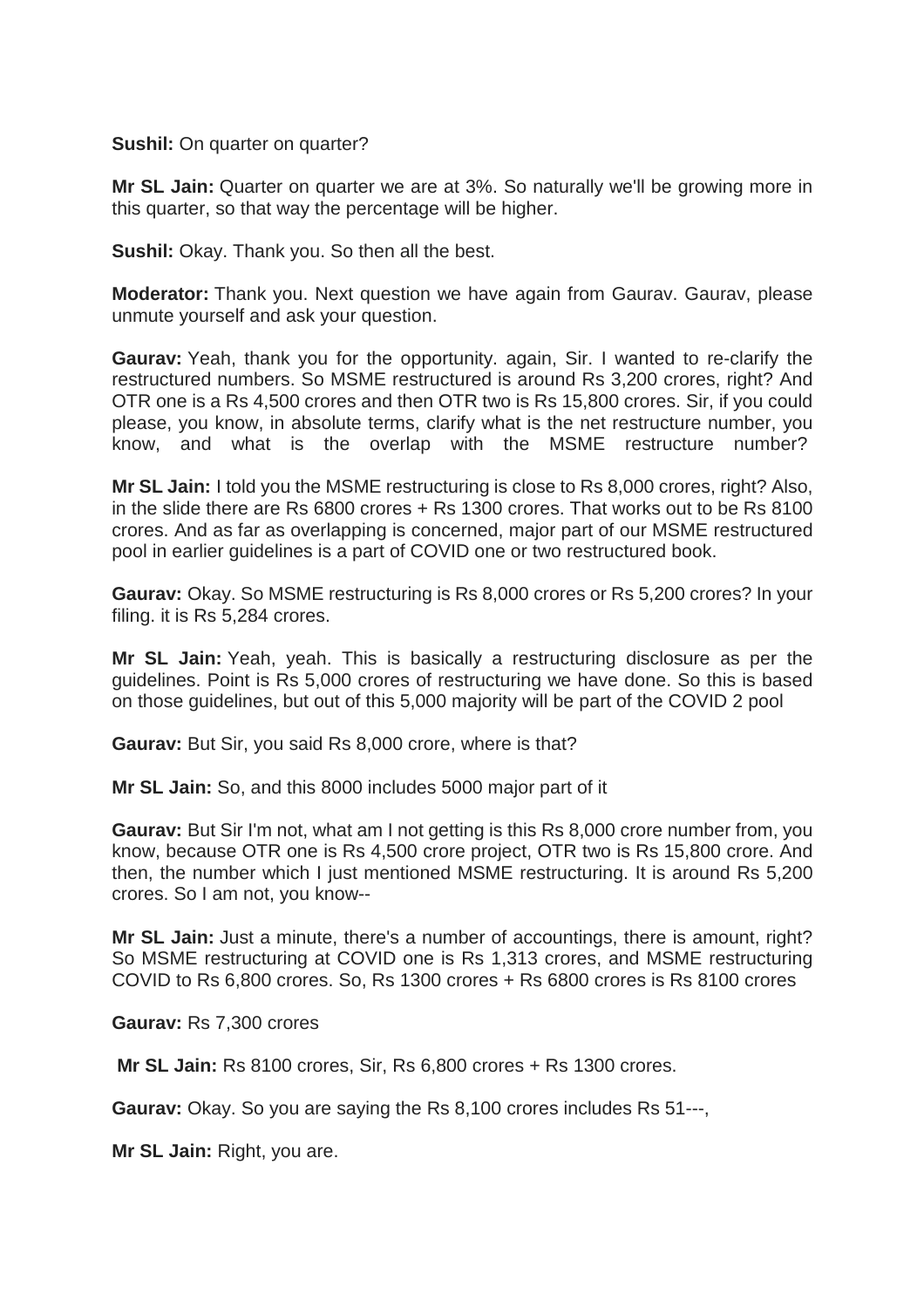**Gaurav:** Okay. And, Sir just one more clarification on data, you disclosed, you know, very nicely SMA1 and SMA 2 on the entire book.

**Mr SL Jain:** So yeah, we have. Corporate is only 0.44%.

**Gaurav:** That's very good. Very commendable. Sir what would be below five crore SMA and what will be ever five crores because most of the banks don't give above five crores.

**Mr SL Jain:** I agree with you so far. So most of the banks are giving about five crores. Above five crores is mostly corporate, right? So my corporate is 0.44%.

**Gaurav:** So, so is it fair to assume this Retail, MSME and Agriculture, all of this could be, you know, below five crores exposure wise, they will be no counter from these three RAM categories--

**Mr SL Jain:** Just a minute. we will give you the exact number. So it cannot be major difference from this. Maybe slight bit it will be added, because you're right, some of that MSME maybe there for more than five crore. But they cannot be materially different.

**Gaurav:** And Sir what would be the overlap between your SMA number, which is Rs 18000 crores and the restructure number of Rs 20,300 crores, which is OTR 1 and OTR 2?

**Mr SL Jain:** Again, there is an overlap because SMA 1 and SMA 2 will remain majority from the restructure book only.

**Gaurav:** So what would be that overlap?

**Mr SL Jain:** That number Mr Bansal will give you.

**Gaurav:** Thank you.

**Moderator;** Next question we'll take it from Mona.

**Mona Khetan:** Yeah. Hi, Sir. Just one additional clarification, on the ECLGS book, what is our current outstanding and how much were the disbursements in this quarter?

**Mr SL Jain:** Yeah ECLGS book what happened we have via sanctioned around Rs 9,885 crores and we have disbursed Rs 9,165 crores. And the balance outstanding is Rs 8,768 crores. So disbursement is Rs 9,165 crores and outstanding Rs 8,768 crores. And last year, this was Rs 2,630 crores.

**Mona Khetan:** Okay, thank you. Sir and what is the difference between total cumulative disbursements versus the outstanding

**Mr SL Jain:** Some of the money has come back and some of the accounts have been closed.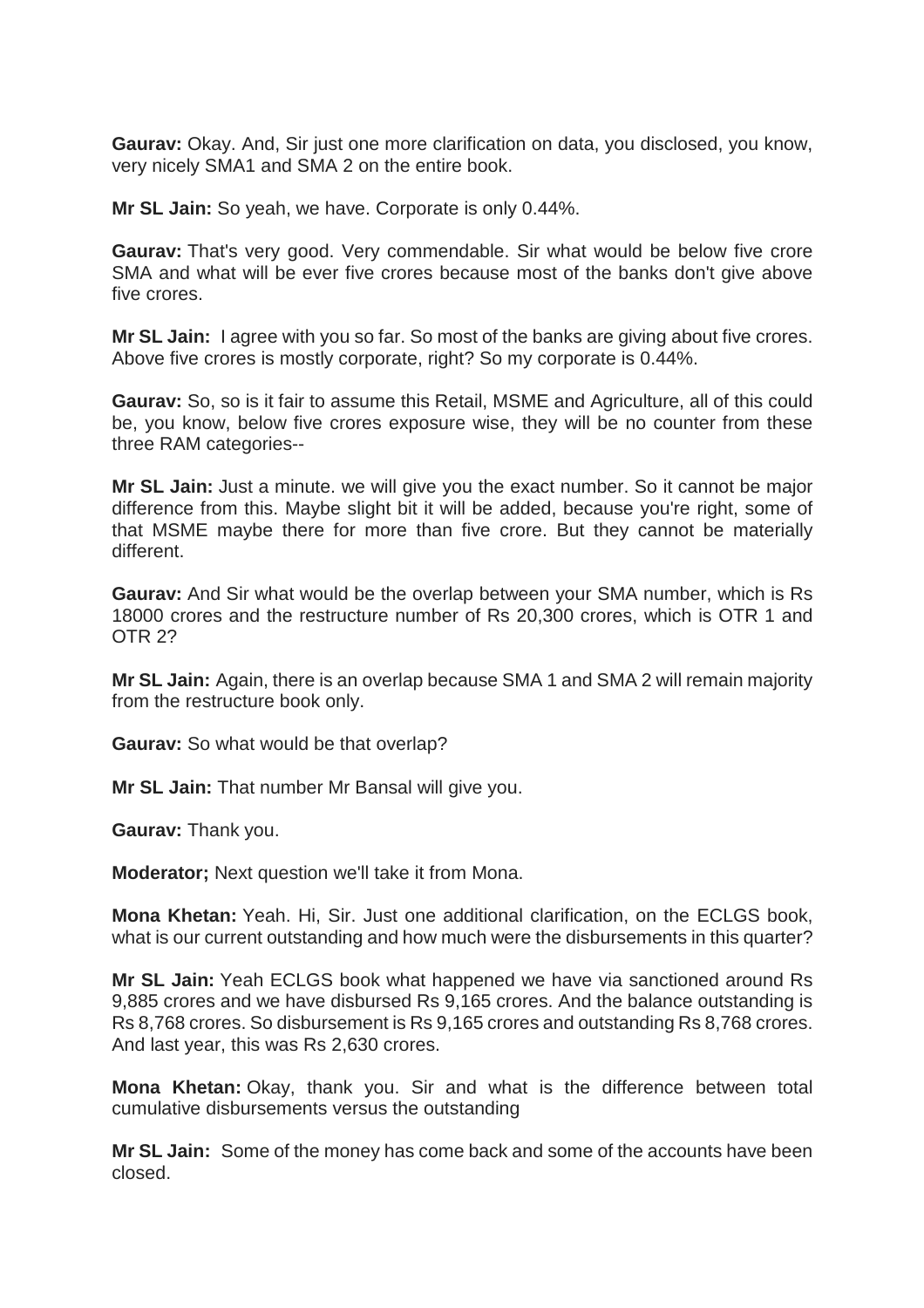**Moderator:** Yeah, thank you, Mona. So before we take our next question, we have one question which has come in the chat and that is, if you can highlight, your overall loan book, what percentage of loans will be on EBLR which is basically the external benchmark. And, if you can break it down into the into MCLR linked loans, repo rate linked loans, that'd be great to have that.

**Mr SL Jain:** We'll provide you. Till that time let's take the second question.

**Moderator:** Yeah, sure. So, basically another question which was there is that if you look at, during the current quarter also, we had very high Retail slippages of about more than Rs 600 crores. Why is that so?

**Mr SL Jain:** Yeah, out of the Rs 600 crores, Rs 250 crores, is basically education loan. Where the slippages come from the education loan and our education loan is for the engineering colleges, as in south a number of engineering colleges are there. So because of the unemployment or underemployment or placement is not taking place. Maybe these are the reasons that is why slippages is coming up. But, you see a our chart for slippages and recovery, if you see our nine months slippages put together with quarterly slippage, Rs 8000 crore of slippage is there. If you put together Q-o-Q, Rs 10,000 crores month, and in nine months Rs 8,000 crores. This shows that Rs 2000 crores amount will be covered. So if you see the first two quarters, slippages Rs 8,000 crores, out of Rs 8,000 crores, we will be able to recover Rs 2000 crores. So, 35% of the recovery takes place in the next quarter. These are small loans. So when the 90 days over the slip, it is recovered because it is small loans.

**Mr SL Jain:** So automatically EBLR, repo rate increases, it increases. So all Retail and will automatically reprice.

**Moderator:** What will be the non EBLR book? Non repo book.

**Mr SL Jain: That is MCLR book** 

**Mr SL Jain:** Yeah, 42% is basically EBLR and 48% is MCLR.

**Moderator:** Okay. And T Bill will be part of the MCLR?

**Mr SL Jain:** We don't have that.

**Moderator:** Sir, why is that? Because a lot of banks are now moving towards T-Bill rate because that is a rate which has been moving faster.

**Mr SL Jain:** Yeah. This is an optional benchmark, you can link it to the TBill or you can link it with the repo also

**Moderator:** Yeah. But if you look at repo has not increased but TBLR has increased by almost 40 basis point.

**Mr SL Jain:** We thinking on those lines.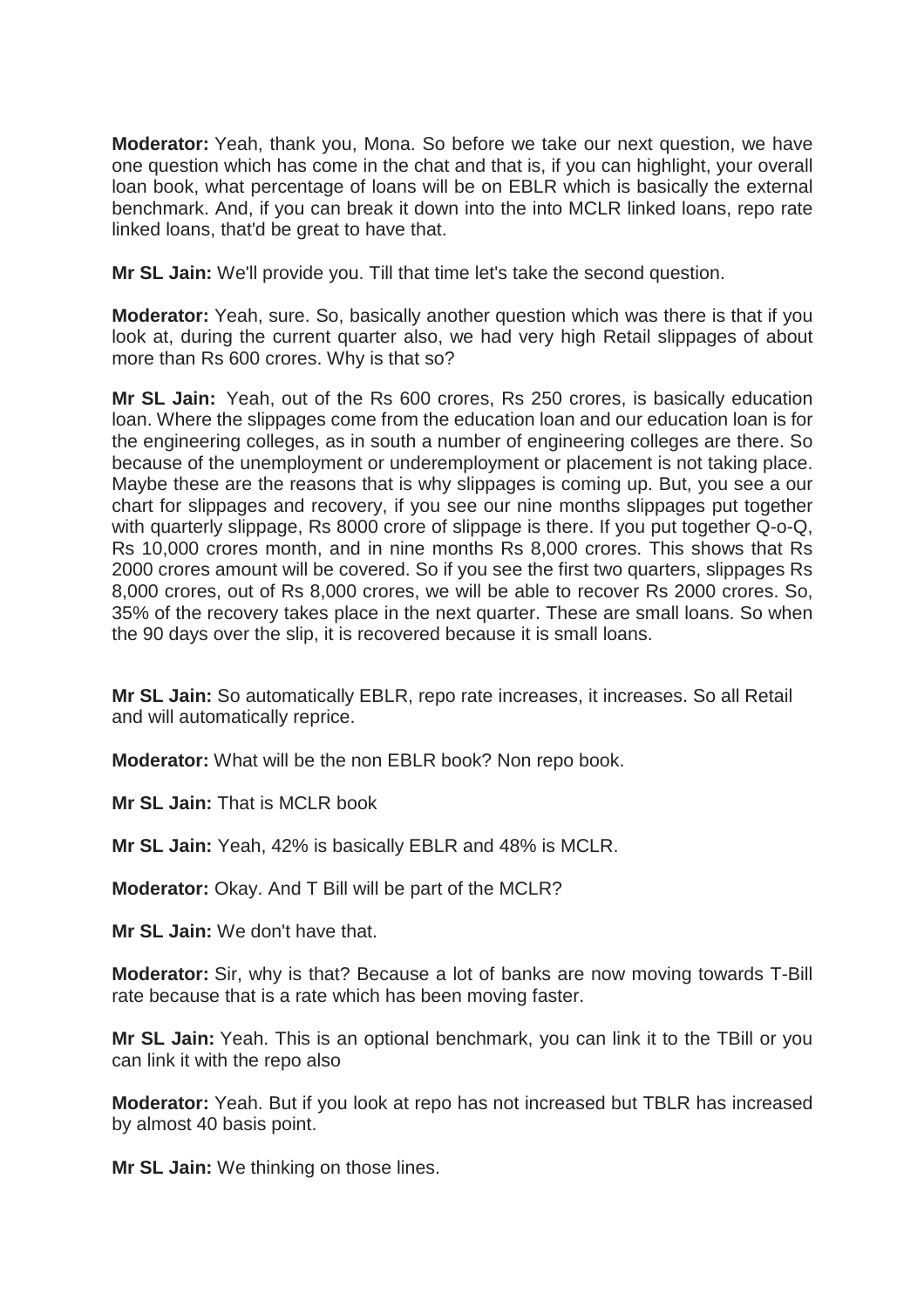**Moderator:** Yeah, sure. Next question, Sir, we'll take it from Jai. Jai, please unmute yourself.

**Jai:** Yeah. Hi sir. Good evening. And thanks for the opportunity. So first question is if I look at our restructured book, and now that the scheme has mostly ended, and if I compare versus other banks, our restructuring number is, as a percentage of loans at around 6% is way, way higher than any other bank. Most of the other banks are at around 3%. Can you comment on what has led to such a high number of restructuring at our bank? What has led to such high number of restructuring it our bank?

**Mr SL Jain:** So you see Rs 20000 lakh crore and Rs 4 lakh crore book which is around 5% please. Ours is high because of Rs 8000 crore MSME and Rs 8,000 for Retail. Retail we are not seeing much issue, but MSME book is an issue there where we are giving ECLGS and this. Otherwise, our corporate Rs 3000 crore of restructuring ?? only four-five account which everybody has done. So ours is higher because of Retail book.

**Jai:** Yeah. So, but within retail, have you come across any anecdotal, you know, commentary or evidence to suggest that why retail restructuring in Indian bank is higher? Because that is not the trend that we have seen at other banks.

**Mr SL Jain:** we have done restructuring, we are getting money. Ours is higher in Retail because of Housing Loan and all. So the slippage, if you are seeing slippages in restructuring books it is basically in MSME books.

**Jai:** what kind of recovery upgrade one can expect for FY23 as a whole?

**Mr SL Jain:** FY22-23. What happens, you see as against Rs 2,600 crores recovery happened in nine months FY20-21. We have Rs 6,500 crore recovery in the last year. So we are expecting the similar trend of recovery in that next year too.

**Jai:** Because this year, of course, there was Dewan recovery, there was one other, you know, lumpy cases. Is there any ---

**Mr SL Jain:** Dewan is a lumpy case but all we are Rs 23,000 crore in books. So one or the other always comes. So one of the other account always comes and we are giving a hundred percent provision against them. When you have Rs 34,000 PWO book you are always able to put recovery.

**Jai:** Okay. And on this large retail chain, which is under stress, what is the total exposure? I think you had mentioned Rs 900 crores, but does that include bond or may be NFB because if that were to slip probably---

**Mr SL Jain:** Total is Rs 900 crores and we are having 15% growth.

**Jai:** That is the total exposure, right? Including bond, NFP, everything.

**Mr SL Jain:** Yeah.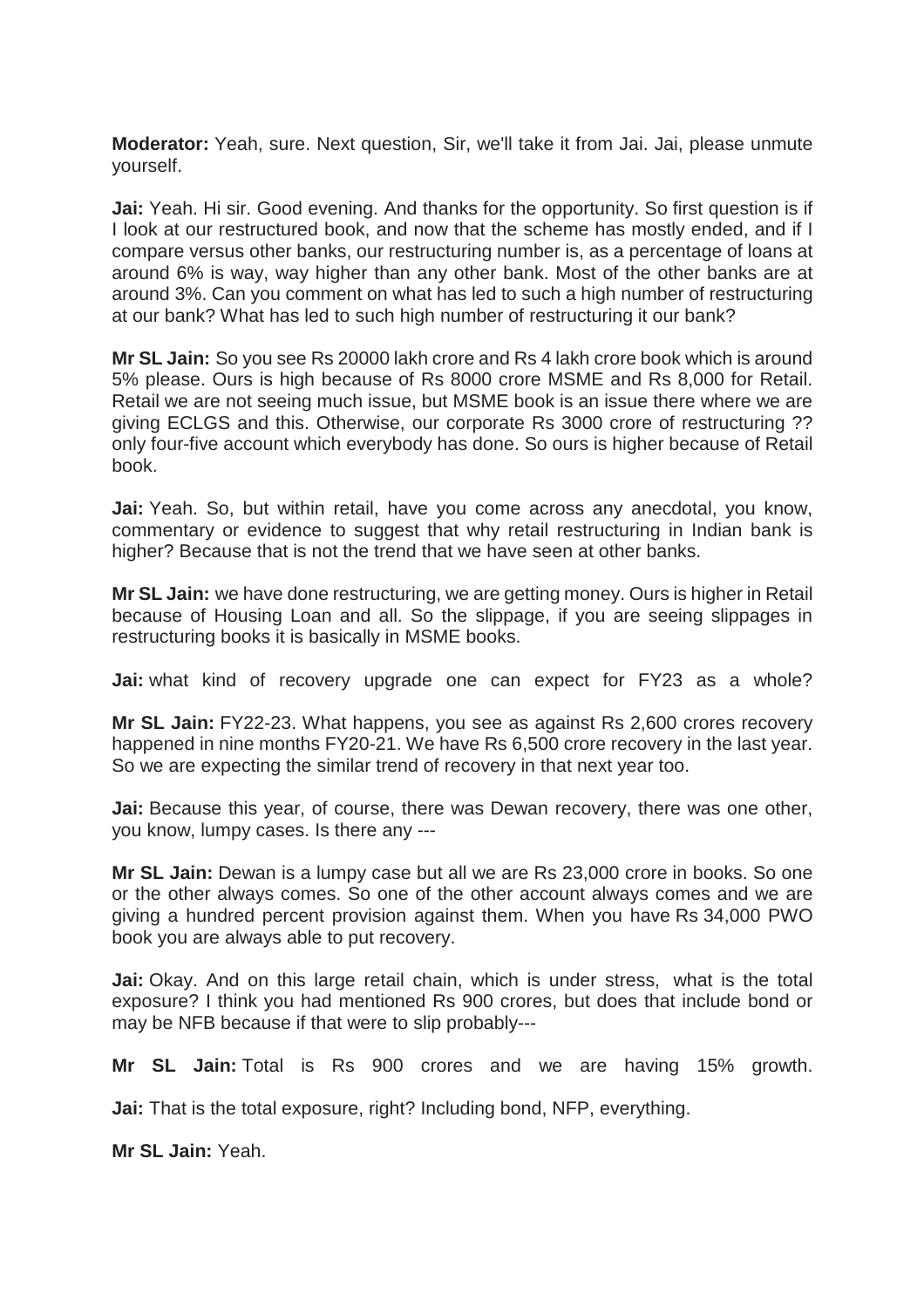**Jai:** Okay. Sure. And lastly, on our slide 16, just a question to see our CFO Sir also, I mean, what are we following in terms of RBI that MTM depreciation Is that now a negative line item in other income? Or, where is it going? So slide 16 of the presentation.

**Mr SL Jain:** It is a negative line,

**Jai:** And in the next quarter, if I see, this is actually a positive line, item 31,

**Mr SL Jain:** That is right

**Jai:** And the last question that we have done accelerated provisions in this quarter and hence our PCR has also moved up. If you have a ballpark number that what was the IRAC mandated provisions and what was the accelerated provisions that we did? I mean, that will help us understand, you know, whatever proportion is from accelerated provisioning based.

**Mr SL Jain:** We are not doing accelerated provision under all accounts. We are basically doing process based on the IRAC and always take a conservative stand.

**Jai:** Okay. Thank you, Sir. All the best.

**Moderate:** Yeah. Thank you, Jai. Any other participant, you have any question. you can raise your hand. So before that we have one question in the chat box - what is our securities book and how much is the provision that we're getting on that book?

**Mr SL Jain:** SR, you are talking about SR?

**Moderator:** Yes, Sir.

**Mr SL Jain:** Around Rs 3,396 crores was there and close to 96% provision.

**Moderator:** Okay. And we have done some additional provision during the current quarter.

**Mr SL Jain:** No

**Moderator:** Okay. Participants. If you have a question you can ask them, I think one more question has come in the chat box. We have credit cost outlook for next fiscal year and any easing rented provision we need to provide possibly next year? So I think we have already talked about the credit cost outlooks which is going to be less than 2%. I think that is the answer to the question.

**Mr SL Jain:** Yes

**Moderator:** And any ageing related provisions that you expect, uh, to be made next year?

**Mr SL Jain:** No, you see our net NPA is only Rs 10,000 crores. So how much will be the provision?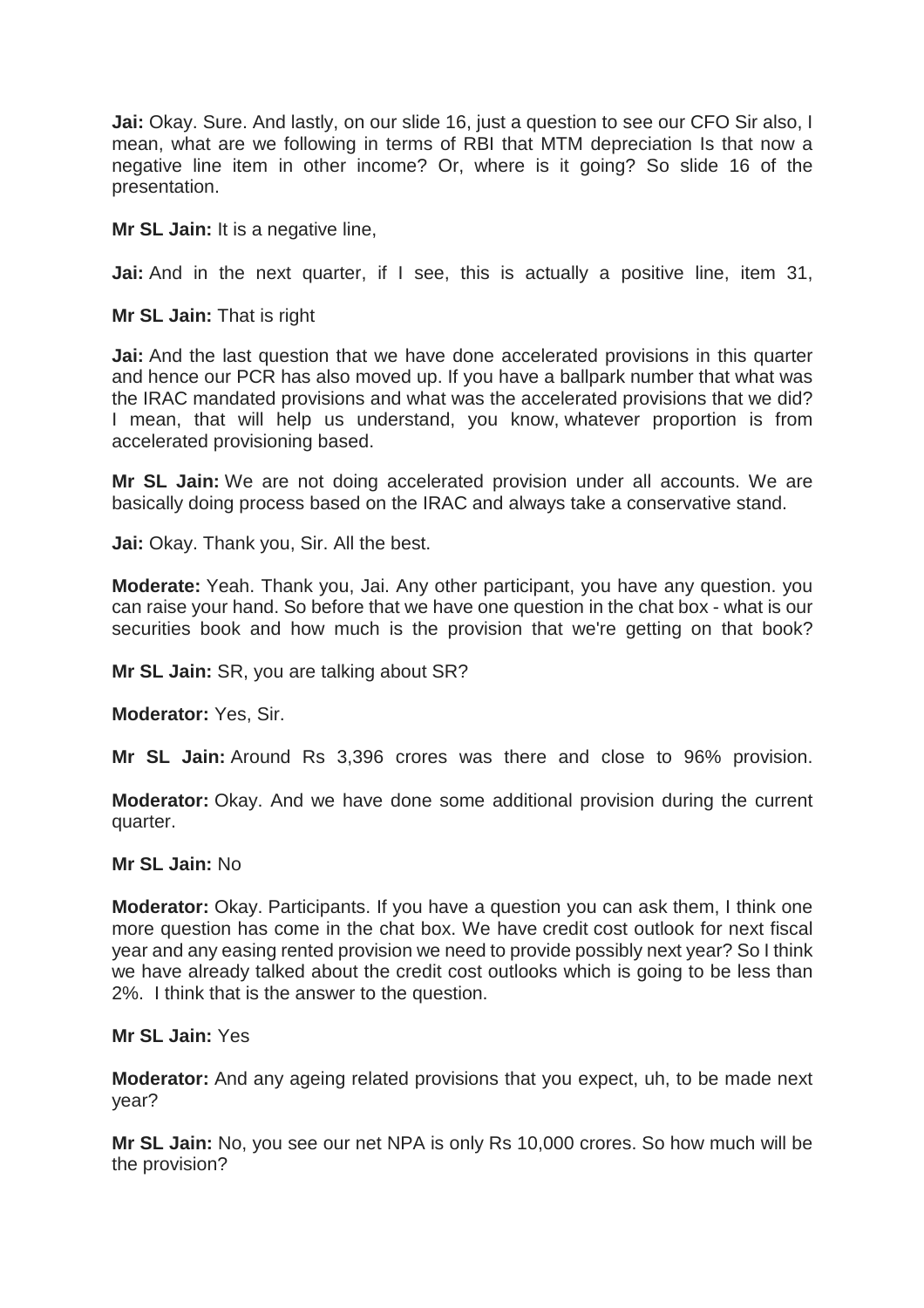**Moderator:** Okay. Sure. So lastly from my side, basically just want to understand what is our margin outlook particularly in light of rising rate cycle…, so how do we see our margins going forward? Because I understand that we will grow faster possibly next year. That is the hope, even the cost is tend to go up. So how we are looking at the margins going forward,

**Mr SL Jain:** So, our margin you see, of course this, this quarter it has is increased, but it, it was almost 2.75 to 3%. So we will be in this range the next year as well.

**Moderator:** Okay. And beyond Future Retail, which might possibly might slip next quarter. Any other lumpy corporate account where you expect, possibly it might slip in next one or two quarters?

**Mr SL Jain:** So not a big worry that way.

.

**Moderator:** Sir, I mean, it might just take, you know, one quarter for the SME book to just blow up. Also that there are some state government accounts, which are under stress.

**Mr SL Jain:** In corporate we are not having any lumpy accounts.

**Moderator:** Okay. Sure. So, any other participant, if you have a question you can ask right now, you can raise your hand. I think Gaurav has a follow-up question. Yeah, please go ahead.

**Gaurav:** Credit course has been running at Rs 2,500 crore for two-three quarters. Can you guide a bit to, you know, how do you see this all based on your ageing

**Mr SL Jain:** Yeah, that, that is why I'm telling you it is 2.33%. Right? So if you exclude additional provisioning or three accounts, which were NPA because of court order or not NPA but provision must lie in standard assets and it must move from standard assets to a NPA provision resulting in an increase in credit course. So if you exclude this, it is just 1.65%.

**Gaurav:** It is not Rs 800 crore for this quarter.

**Mr SL Jain:** Yeah, it is around Rs 900 crores.

**Gaurav:** Sir, can we assume from Q4 given provision will be like Rs15-1600 crores.

**Mr SL Jain:** It should come down, should come though.

**Gaurav:** Sir pre-provision profit?

**Mr SL Jain:** You see our NII growth, right? And the way we are growing in the last quarter versus this quarter. And now we are, we are growing for this quarter so NII will